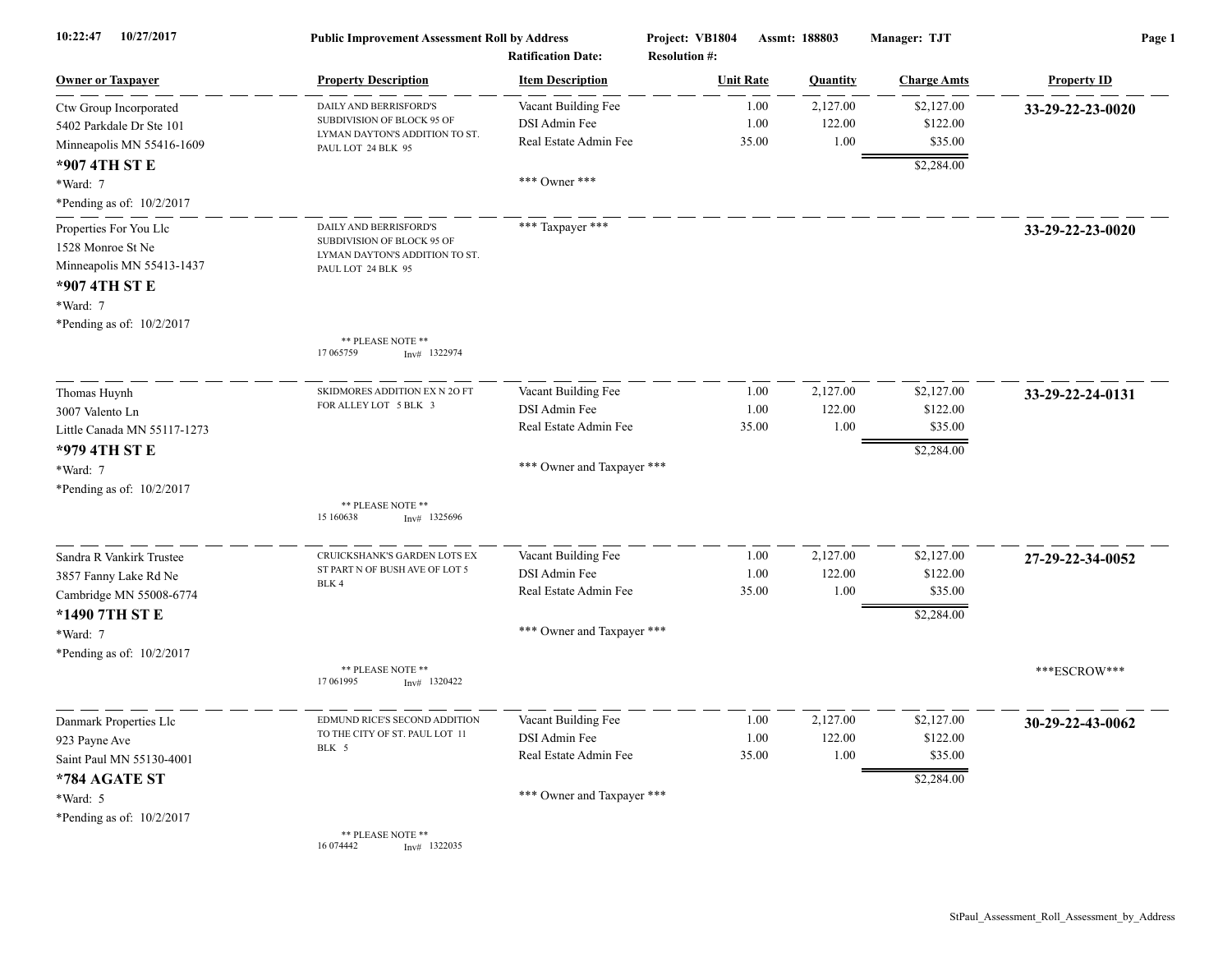| 10/27/2017<br>10:22:47     | <b>Public Improvement Assessment Roll by Address</b> |                                                      | Project: VB1804                          | Assmt: 188803 |          | Manager: TJT       | Page 2             |  |
|----------------------------|------------------------------------------------------|------------------------------------------------------|------------------------------------------|---------------|----------|--------------------|--------------------|--|
| <b>Owner or Taxpayer</b>   | <b>Property Description</b>                          | <b>Ratification Date:</b><br><b>Item Description</b> | <b>Resolution #:</b><br><b>Unit Rate</b> |               | Quantity | <b>Charge Amts</b> | <b>Property ID</b> |  |
| Dong H Phung               | E. M. MACKUBIN'S 2ND ADDITION S                      | Vacant Building Fee                                  |                                          | 1.00          | 2,127.00 | \$2,127.00         | 28-29-22-23-0202   |  |
| Chi P Nguyen               | 83 1/2 FT OF LOTS 16 AND LOT 17                      | DSI Admin Fee                                        |                                          | 1.00          | 122.00   | \$122.00           |                    |  |
| 1621 Poppyseed Dr          | BLK 2                                                | Real Estate Admin Fee                                |                                          | 35.00         | 1.00     | \$35.00            |                    |  |
| New Brighton MN 55112-1679 |                                                      |                                                      |                                          |               |          | \$2,284.00         |                    |  |
| *962 ARCADE ST             |                                                      | *** Owner and Taxpayer ***                           |                                          |               |          |                    |                    |  |
| *Ward: 6                   |                                                      |                                                      |                                          |               |          |                    |                    |  |
| *Pending as of: 10/2/2017  |                                                      |                                                      |                                          |               |          |                    |                    |  |
|                            | ** PLEASE NOTE **<br>14 3 25 6 21<br>$Inv#$ 1323607  |                                                      |                                          |               |          |                    |                    |  |
| Tranquil Holdings Llc      | FINCH'S ADDITION TO ST. PAUL LOT                     | Vacant Building Fee                                  |                                          | 1.00          | 2,127.00 | \$2,127.00         | 11-28-23-41-0101   |  |
| 3046 Bryant Ave S          | 6 BLK 5                                              | DSI Admin Fee                                        |                                          | 1.00          | 122.00   | \$122.00           |                    |  |
| Minneapolis MN 55408-2818  |                                                      | Real Estate Admin Fee                                |                                          | 35.00         | 1.00     | \$35.00            |                    |  |
| *692 ARMSTRONG AVE         |                                                      |                                                      |                                          |               |          | \$2,284.00         |                    |  |
| *Ward: 2                   |                                                      | *** Owner and Taxpayer ***                           |                                          |               |          |                    |                    |  |
| *Pending as of: 10/2/2017  |                                                      |                                                      |                                          |               |          |                    |                    |  |
|                            | ** PLEASE NOTE **<br>13 226565<br>$Inv#$ 1321579     |                                                      |                                          |               |          |                    |                    |  |
| Ling Zhou                  | CHUTE BROTHERS DIVISION NO. 2                        | Vacant Building Fee                                  |                                          | 1.00          | 2,127.00 | \$2,127.00         | 35-29-23-14-0128   |  |
| 7364 143rd Street Ct       | ADDITION TO THE CITY OF ST. PAUL,                    | DSI Admin Fee                                        |                                          | 1.00          | 122.00   | \$122.00           |                    |  |
| Apple Valley MN 55124-8698 | MINN. W 1/2 OF LOT 6                                 | Real Estate Admin Fee                                |                                          | 35.00         | 1.00     | \$35.00            |                    |  |
| *642 CHARLES AVE           |                                                      |                                                      |                                          |               |          | \$2,284.00         |                    |  |
| *Ward: 1                   |                                                      | *** Owner and Taxpayer ***                           |                                          |               |          |                    |                    |  |
| *Pending as of: 10/2/2017  |                                                      |                                                      |                                          |               |          |                    |                    |  |
|                            | ** PLEASE NOTE **<br>12 104197<br>$Inv#$ 1324837     |                                                      |                                          |               |          |                    |                    |  |
| Nancy Eserkaln             | BISHOPS SUBDIVISION OF LOT 46                        | Vacant Building Fee                                  |                                          | 1.00          | 2,127.00 | \$2,127.00         | 26-29-23-24-0051   |  |
| 1034 Chatsworth St N       | LAKE COMO VILLAS EX N 10 FT LOT                      | DSI Admin Fee                                        |                                          | 1.00          | 122.00   | \$122.00           |                    |  |
| Saint Paul MN 55103-1215   | 2 AND ALL OF LOT 3 BLK 46                            | Real Estate Admin Fee                                |                                          | 35.00         | 1.00     | \$35.00            |                    |  |
| *1034 CHATSWORTH ST N      |                                                      |                                                      |                                          |               |          | \$2,284.00         |                    |  |
| *Ward: 5                   |                                                      | *** Owner and Taxpayer ***                           |                                          |               |          |                    |                    |  |
| *Pending as of: 10/2/2017  |                                                      |                                                      |                                          |               |          |                    |                    |  |
|                            | ** PLEASE NOTE **<br>17 072220<br>$Inv#$ 1326164     |                                                      |                                          |               |          |                    |                    |  |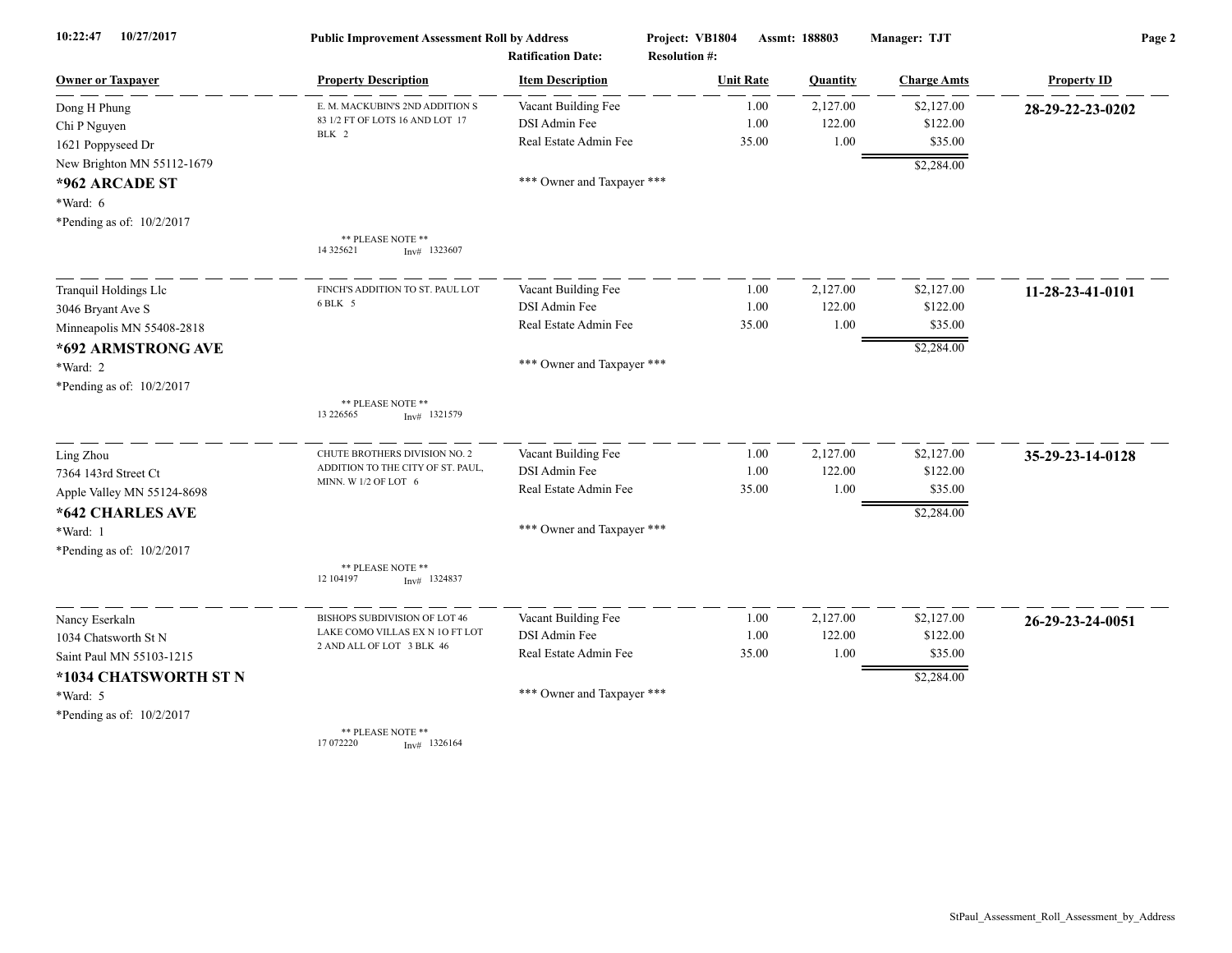| 10:22:47<br>10/27/2017                  | <b>Public Improvement Assessment Roll by Address</b><br><b>Ratification Date:</b> |                            | Project: VB1804<br><b>Resolution #:</b> | Assmt: 188803 | Manager: TJT       | Page 3             |  |
|-----------------------------------------|-----------------------------------------------------------------------------------|----------------------------|-----------------------------------------|---------------|--------------------|--------------------|--|
| <b>Owner or Taxpayer</b>                | <b>Property Description</b>                                                       | <b>Item Description</b>    | <b>Unit Rate</b>                        | Quantity      | <b>Charge Amts</b> | <b>Property ID</b> |  |
| Jay Fang                                | EDMUND RICE'S FIRST ADDITION TO                                                   | Vacant Building Fee        | 1.00                                    | 2,127.00      | \$2,127.00         | 29-29-22-32-0009   |  |
| Chi Nguyen                              | ST. PAUL LOT 9 BLK 8                                                              | DSI Admin Fee              | 1.00                                    | 122.00        | \$122.00           |                    |  |
| 4500 W 113th St                         |                                                                                   | Real Estate Admin Fee      | 35.00                                   | 1.00          | \$35.00            |                    |  |
| Minneapolis MN 55437-3409               |                                                                                   |                            |                                         |               | \$2,284.00         |                    |  |
| *924 CLARK ST                           |                                                                                   | *** Owner and Taxpayer *** |                                         |               |                    |                    |  |
| *Ward: 5                                |                                                                                   |                            |                                         |               |                    |                    |  |
| *Pending as of: 10/2/2017               |                                                                                   |                            |                                         |               |                    |                    |  |
|                                         | ** PLEASE NOTE **<br>15 15 8778<br>$Inv#$ 1324839                                 |                            |                                         |               |                    |                    |  |
| <b>Federal National Mortgage</b>        | UFTON GROVE, PLAT 1, RAMSEY, CO.                                                  | Vacant Building Fee        | 1.00                                    | 2,127.00      | \$2,127.00         | 20-29-22-12-0076   |  |
| 14221 Dallas Pky Ste 1000 International | MINN. S 25 35/100 FT OF LOT 20 AND                                                | DSI Admin Fee              | 1.00                                    | 122.00        | \$122.00           |                    |  |
| Plaza Ii                                | EX S 21 65/100 FT LOT 19 BLK 3                                                    | Real Estate Admin Fee      | 35.00                                   | 1.00          | \$35.00            |                    |  |
| Dallas TX 75254-2946                    |                                                                                   |                            |                                         |               | \$2,284.00         |                    |  |
| *1608 EDGERTON ST                       |                                                                                   | *** Owner and Taxpayer *** |                                         |               |                    |                    |  |
| *Ward: 6                                |                                                                                   |                            |                                         |               |                    |                    |  |
| *Pending as of: 10/2/2017               |                                                                                   |                            |                                         |               |                    |                    |  |
|                                         | ** PLEASE NOTE **<br>16 072552<br>$Inv#$ 1321134                                  |                            |                                         |               |                    |                    |  |
| E & K Real Estate Investments Llc       | SYNDICATE NO. 2 ADDITION EX W 28                                                  | Vacant Building Fee        | 1.00                                    | 2,127.00      | \$2,127.00         | 35-29-23-14-0108   |  |
| Po Box 3004                             | 17/100 FT LOT 15 AND W 23 4/10 FT                                                 | DSI Admin Fee              | 1.00                                    | 122.00        | \$122.00           |                    |  |
| Saint Paul MN 55101-3004                | OF LOT 14 BLK 1                                                                   | Real Estate Admin Fee      | 35.00                                   | 1.00          | \$35.00            |                    |  |
| *674 EDMUND AVE                         |                                                                                   |                            |                                         |               | \$2,284.00         |                    |  |
| *Ward: 1                                |                                                                                   | *** Owner and Taxpayer *** |                                         |               |                    |                    |  |
| *Pending as of: 10/2/2017               |                                                                                   |                            |                                         |               |                    |                    |  |
|                                         | ** PLEASE NOTE **<br>15 162022<br>$Inv#$ 1326400                                  |                            |                                         |               |                    |                    |  |
| Stamate Skliris                         | MIDWAY HEIGHTS N 52 FT OF LOT 12                                                  | Vacant Building Fee        | 1.00                                    | 2,127.00      | \$2,127.00         | 28-29-23-34-0209   |  |
| 1556 Englewood Ave Apt 5                | <b>BLK 15</b>                                                                     | DSI Admin Fee              | 1.00                                    | 122.00        | \$122.00           |                    |  |
| Saint Paul MN 55104-1280                |                                                                                   | Real Estate Admin Fee      | 35.00                                   | 1.00          | \$35.00            |                    |  |
| *733 FAIRVIEW AVE N                     |                                                                                   |                            |                                         |               | \$2,284.00         |                    |  |
| *Ward: 4                                |                                                                                   | *** Owner and Taxpayer *** |                                         |               |                    |                    |  |
| *Pending as of: 10/2/2017               |                                                                                   |                            |                                         |               |                    |                    |  |
|                                         | ** PLEASE NOTE **                                                                 |                            |                                         |               |                    |                    |  |

\*\* PLEASE NOTE \*\* 14 325588 Inv# 1323609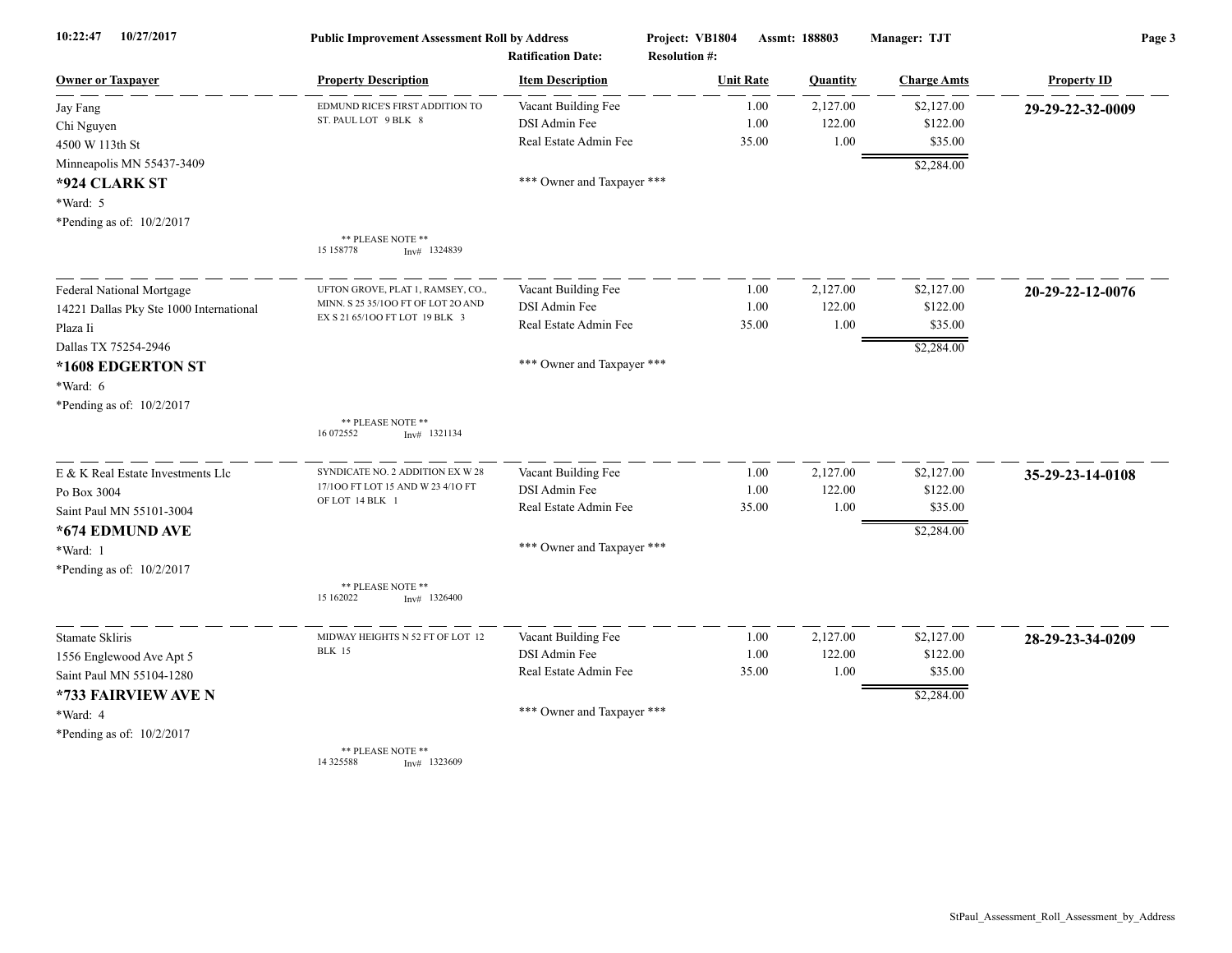| 10/27/2017<br>10:22:47     | <b>Public Improvement Assessment Roll by Address</b><br><b>Ratification Date:</b> |                            | Project: VB1804      | Assmt: 188803 | Manager: TJT       | Page 4             |  |
|----------------------------|-----------------------------------------------------------------------------------|----------------------------|----------------------|---------------|--------------------|--------------------|--|
|                            |                                                                                   |                            | <b>Resolution #:</b> |               |                    |                    |  |
| <b>Owner or Taxpayer</b>   | <b>Property Description</b>                                                       | <b>Item Description</b>    | <b>Unit Rate</b>     | Quantity      | <b>Charge Amts</b> | <b>Property ID</b> |  |
| State Of Mn Trust Exempt   | LEWIS SECOND ADDITION TO ST                                                       | Vacant Building Fee        | 1.00                 | 2,127.00      | \$2,127.00         | 25-29-23-41-0042   |  |
| Po Box 64097               | PAUL BLOCKS 7, 8, 9, 10, 11, 12, 13, 14,<br>& 15 W 1/2 OF E 1/2 OF LOTS 1 2 AND   | DSI Admin Fee              | 1.00                 | 122.00        | \$122.00           | ***EXEMPT***       |  |
| St Paul MN 55164-0097      | LOT 3 BLK 10                                                                      | Real Estate Admin Fee      | 35.00                | 1.00          | \$35.00            |                    |  |
| *204 FRONT AVE             |                                                                                   |                            |                      |               | \$2,284.00         |                    |  |
| *Ward: 1                   |                                                                                   | *** Owner and Taxpayer *** |                      |               |                    |                    |  |
| *Pending as of: 10/2/2017  |                                                                                   |                            |                      |               |                    |                    |  |
|                            | ** PLEASE NOTE **<br>14 324281<br>$Inv#$ 1321794                                  |                            |                      |               |                    |                    |  |
| Stephen P Filing           | COMO PARK ADDITION LOT 7 BLK                                                      | Vacant Building Fee        | 1.00                 | 2,127.00      | \$2,127.00         | 26-29-23-32-0004   |  |
| 1076 Hague Ave             |                                                                                   | DSI Admin Fee              | 1.00                 | 122.00        | \$122.00           |                    |  |
| Saint Paul MN 55104-6519   |                                                                                   | Real Estate Admin Fee      | 35.00                | 1.00          | \$35.00            |                    |  |
| *996 FRONT AVE             |                                                                                   |                            |                      |               | \$2,284.00         |                    |  |
| *Ward: 1                   |                                                                                   | *** Owner and Taxpayer *** |                      |               |                    |                    |  |
| *Pending as of: 10/2/2017  |                                                                                   |                            |                      |               |                    |                    |  |
|                            | ** PLEASE NOTE **<br>15 15 4700<br>$Inv#$ 1321791                                 |                            |                      |               |                    |                    |  |
| Luul A Omar                | BEAUPRE & KELLYS ADDITION TO                                                      | Vacant Building Fee        | 1.00                 | 2,127.00      | \$2,127.00         | 29-29-22-21-0100   |  |
| 17043 Stonebriar Cir Sw    | SAINT PAUL, RAMSEY CO., MINN. E                                                   | DSI Admin Fee              | 1.00                 | 122.00        | \$122.00           |                    |  |
| Prior Lake MN 55372-7584   | 38 FT OF LOTS 10 11 AND LOT 12<br><b>BLK</b> 11                                   | Real Estate Admin Fee      | 35.00                | 1.00          | \$35.00            |                    |  |
| *530 GERANIUM AVE E        |                                                                                   |                            |                      |               | \$2,284.00         |                    |  |
| *Ward: 5                   |                                                                                   | *** Owner and Taxpayer *** |                      |               |                    |                    |  |
| *Pending as of: 10/2/2017  |                                                                                   |                            |                      |               |                    |                    |  |
|                            | ** PLEASE NOTE **<br>12 100213<br>$Inv#$ 1322036                                  |                            |                      |               |                    |                    |  |
| Richard D Berget           | EDMUND RICE'S SECOND ADDITION                                                     | Vacant Building Fee        | 1.00                 | 2,127.00      | \$2,127.00         | 30-29-22-43-0019   |  |
| 34641 Lang Av              | TO THE CITY OF ST. PAUL E 3 FT OF                                                 | DSI Admin Fee              | 1.00                 | 122.00        | \$122.00           |                    |  |
| North Branch MN 55056-6875 | LOT 14 AND W 23 FT OF LOT 15 BLK<br>$\mathcal{L}$                                 | Real Estate Admin Fee      | 35.00                | 1.00          | \$35.00            |                    |  |
| *171 GRANITE ST            |                                                                                   |                            |                      |               | \$2,284.00         |                    |  |
| $*Ward: 5$                 |                                                                                   | *** Owner and Taxpayer *** |                      |               |                    |                    |  |
| *Pending as of: 10/2/2017  |                                                                                   |                            |                      |               |                    |                    |  |
|                            | ** PLEASE NOTE **<br>17 030393<br>$Inv#$ 1302620                                  |                            |                      |               |                    |                    |  |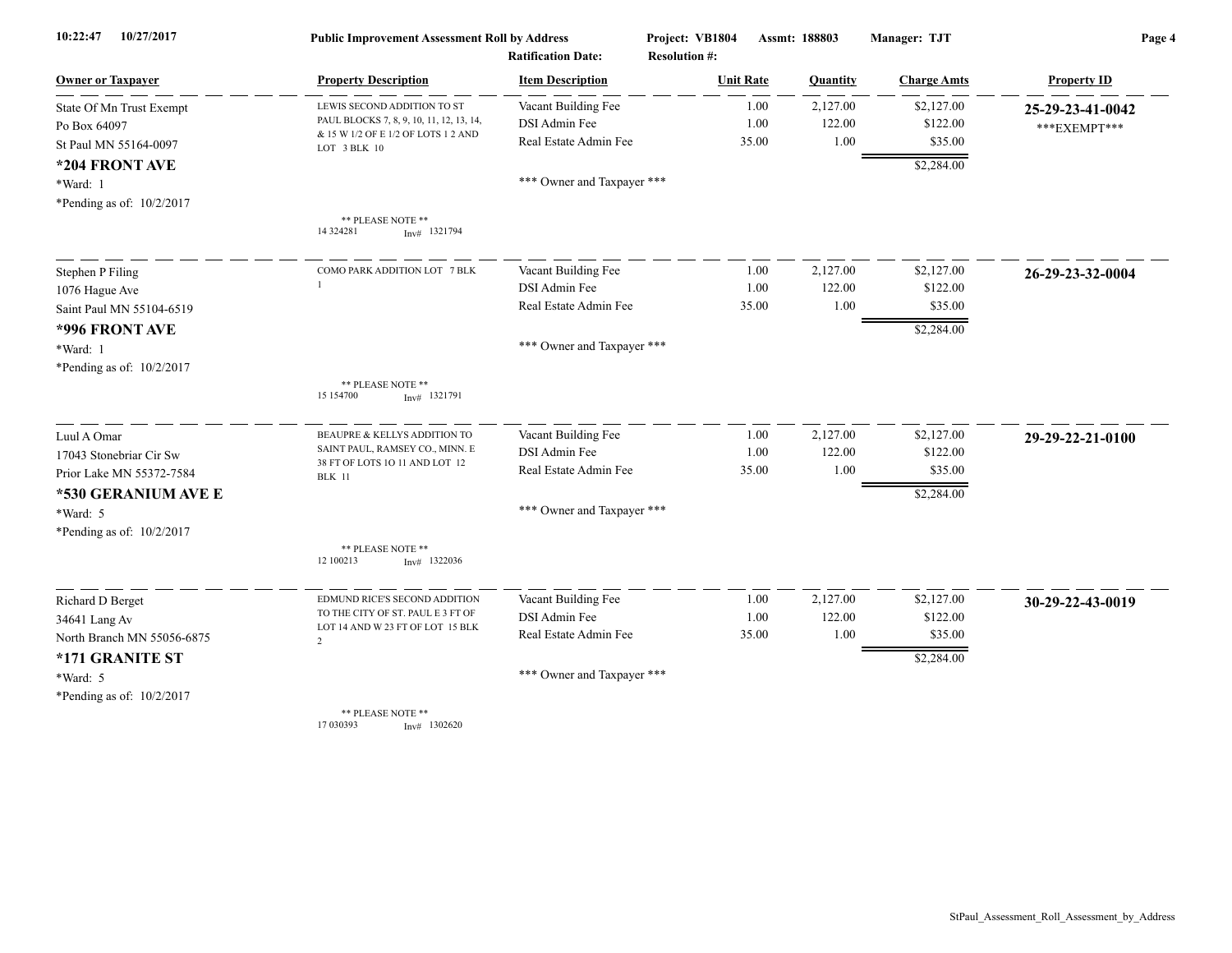| 10/27/2017<br>10:22:47      | <b>Public Improvement Assessment Roll by Address</b><br><b>Ratification Date:</b> |                            | Project: VB1804<br><b>Resolution #:</b> | Assmt: 188803 |          | Manager: TJT       | Page 5             |  |
|-----------------------------|-----------------------------------------------------------------------------------|----------------------------|-----------------------------------------|---------------|----------|--------------------|--------------------|--|
| <b>Owner or Taxpayer</b>    | <b>Property Description</b>                                                       | <b>Item Description</b>    | <b>Unit Rate</b>                        |               | Quantity | <b>Charge Amts</b> | <b>Property ID</b> |  |
| Daniel E Wagers             | SUBDIVISION OF BLOCKS 19, 21 AND                                                  | Vacant Building Fee        |                                         | 1.00          | 2,127.00 | \$2,127.00         | 01-28-23-24-0130   |  |
| 596 Summit Ave Apt 1        | PART OF 20 OF WOODLAND PARK                                                       | DSI Admin Fee              |                                         | 1.00          | 122.00   | \$122.00           |                    |  |
| Saint Paul MN 55102-2693    | ADDITON, ST. PAUL, MINN. EX THE W<br>8 FT LOT 16 AND ALL OF LOT 17 BLK            | Real Estate Admin Fee      |                                         | 35.00         | 1.00     | \$35.00            |                    |  |
| *412 HOLLY AVE              | 20                                                                                |                            |                                         |               |          | \$2,284.00         |                    |  |
| *Ward: 1                    |                                                                                   | *** Owner and Taxpayer *** |                                         |               |          |                    |                    |  |
| *Pending as of: 10/2/2017   |                                                                                   |                            |                                         |               |          |                    |                    |  |
|                             | ** PLEASE NOTE **<br>13 229 121<br>$Inv#$ 1323610                                 |                            |                                         |               |          |                    |                    |  |
| Nuchami Hurshuajer          | SCHURMEIER AND EVANS ADDITION                                                     | Vacant Building Fee        |                                         | 1.00          | 2,127.00 | \$2,127.00         | 32-29-22-11-0001   |  |
| 768 Minnehaha Ave E         | TO ST. PAUL EX N 72 FT THE FOL                                                    | DSI Admin Fee              |                                         | 1.00          | 122.00   | \$122.00           |                    |  |
| Saint Paul MN 55106-4407    | LOTS 1 2 AND E 9 14/100 FT OF LOT<br>3 BLK 1                                      | Real Estate Admin Fee      |                                         | 35.00         | 1.00     | \$35.00            |                    |  |
| *711 HOPE ST                |                                                                                   |                            |                                         |               |          | \$2,284.00         |                    |  |
| *Ward: 7                    |                                                                                   | *** Owner and Taxpayer *** |                                         |               |          |                    |                    |  |
| *Pending as of: $10/2/2017$ |                                                                                   |                            |                                         |               |          |                    |                    |  |
|                             | ** PLEASE NOTE **<br>15 162133<br>$Inv#$ 1326402                                  |                            |                                         |               |          |                    |                    |  |
| Timothy A Hay               | HAYDEN HEIGHTS LOT 34 BLK 16                                                      | Vacant Building Fee        |                                         | 1.00          | 2,127.00 | \$2,127.00         | 23-29-22-32-0158   |  |
| Marjorie A Higgins          |                                                                                   | DSI Admin Fee              |                                         | 1.00          | 122.00   | \$122.00           |                    |  |
| 1803 Ivy Ave E              |                                                                                   | Real Estate Admin Fee      |                                         | 35.00         | 1.00     | \$35.00            |                    |  |
| St Paul MN 55119-4509       |                                                                                   |                            |                                         |               |          | \$2,284.00         |                    |  |
| *1803 IVY AVE E             |                                                                                   | *** Owner and Taxpayer *** |                                         |               |          |                    |                    |  |
| *Ward: 6                    |                                                                                   |                            |                                         |               |          |                    |                    |  |
| *Pending as of: 10/2/2017   |                                                                                   |                            |                                         |               |          |                    |                    |  |
|                             | ** PLEASE NOTE **<br>17 070320<br>$Inv#$ 1325292                                  |                            |                                         |               |          |                    |                    |  |
| Bk Investments Llc          | DORR AND STONE'S SUBDIVISION OF                                                   | Vacant Building Fee        |                                         | 1.00          | 2,127.00 | \$2,127.00         | 29-29-22-22-0117   |  |
| 2355 Fairview Ave N Ste 369 | LOT 6 OF HOYT'S OUT LOTS TO ST.                                                   | DSI Admin Fee              |                                         | 1.00          | 122.00   | \$122.00           |                    |  |
| Saint Paul MN 55113-2724    | PAUL LOTS 19 AND LOT 20 BLK 1                                                     | Real Estate Admin Fee      |                                         | 35.00         | 1.00     | \$35.00            |                    |  |
| *391 JESSAMINE AVE E        |                                                                                   |                            |                                         |               |          | \$2,284.00         |                    |  |
| *Ward: 5                    |                                                                                   | *** Owner and Taxpayer *** |                                         |               |          |                    |                    |  |
| *Pending as of: 10/2/2017   |                                                                                   |                            |                                         |               |          |                    |                    |  |
|                             | ** PLEASE NOTE **<br>14 330347<br>$Inv#$ 1325883                                  |                            |                                         |               |          |                    |                    |  |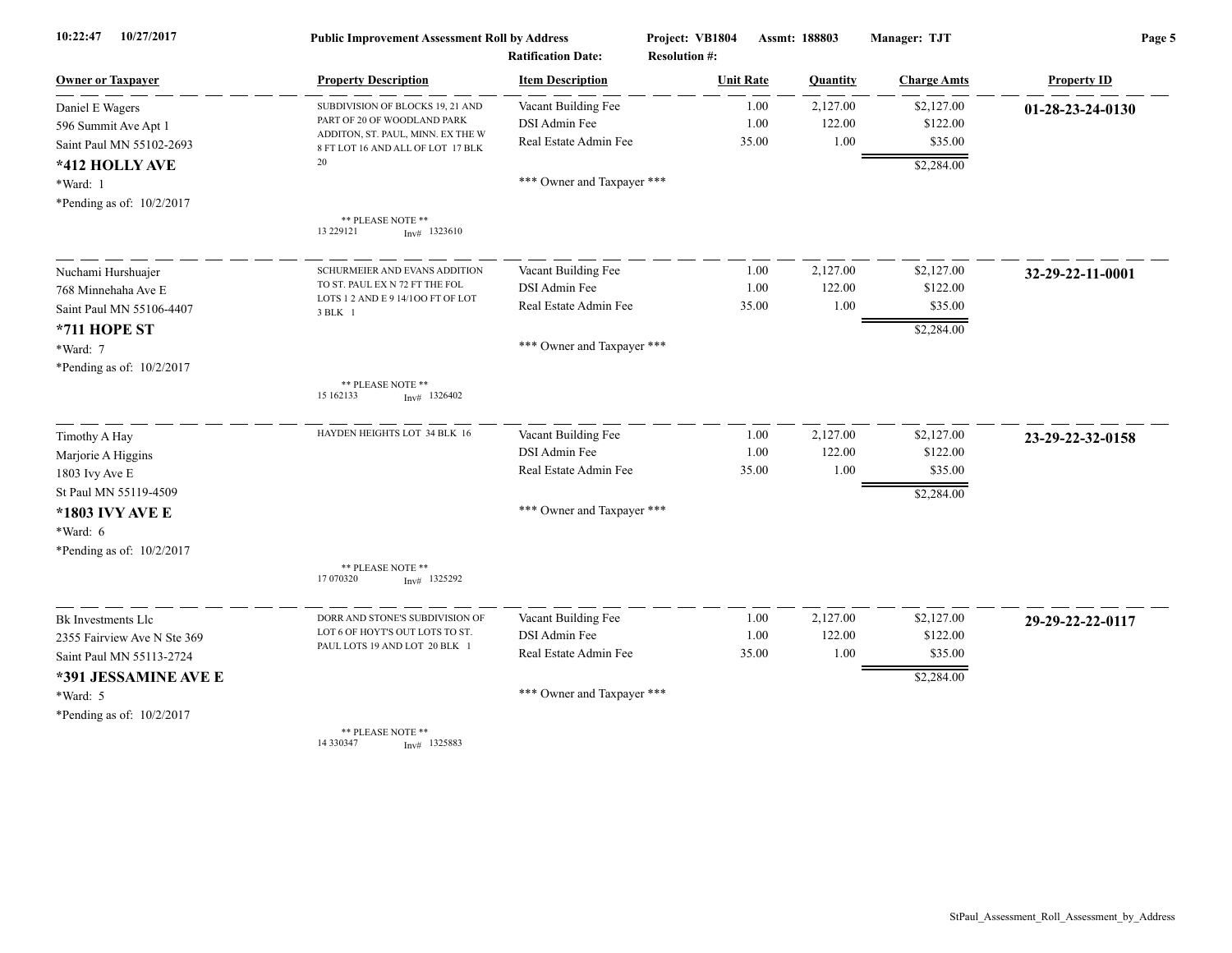| 10/27/2017<br>10:22:47           | <b>Public Improvement Assessment Roll by Address</b><br><b>Ratification Date:</b> |                            | Project: VB1804      | Assmt: 188803 | Manager: TJT       | Page 6             |  |
|----------------------------------|-----------------------------------------------------------------------------------|----------------------------|----------------------|---------------|--------------------|--------------------|--|
|                                  |                                                                                   |                            | <b>Resolution #:</b> |               |                    |                    |  |
| <b>Owner or Taxpayer</b>         | <b>Property Description</b>                                                       | <b>Item Description</b>    | <b>Unit Rate</b>     | Quantity      | <b>Charge Amts</b> | <b>Property ID</b> |  |
| Rto Investments Llc              | COMO PROSPECT ADDITION LOTS 27                                                    | Vacant Building Fee        | 1.00                 | 2,127.00      | \$2,127.00         | 25-29-23-23-0021   |  |
| 7401 Bush Lake Rd #7             | AND LOT 28 BLK 11                                                                 | DSI Admin Fee              | 1.00                 | 122.00        | \$122.00           |                    |  |
| Minneapolis MN 55439             |                                                                                   | Real Estate Admin Fee      | 35.00                | 1.00          | \$35.00            |                    |  |
| *1027 KENT ST                    |                                                                                   |                            |                      |               | \$2,284.00         |                    |  |
| *Ward: 5                         |                                                                                   | *** Owner and Taxpayer *** |                      |               |                    |                    |  |
| *Pending as of: 10/2/2017        |                                                                                   |                            |                      |               |                    |                    |  |
|                                  | ** PLEASE NOTE **<br>15 157730<br>$Inv#$ 1324358                                  |                            |                      |               |                    |                    |  |
| Carrington Mortgage Services Llc | SYNDICATE NO. 3 ADDITION LOT 30                                                   | Vacant Building Fee        | 1.00                 | 2,127.00      | \$2,127.00         | 35-29-23-12-0166   |  |
| 1600 Douglass Rd 200-a Suite     | BLK 4                                                                             | DSI Admin Fee              | 1.00                 | 122.00        | \$122.00           |                    |  |
| Anaheim CA 92806-5948            |                                                                                   | Real Estate Admin Fee      | 35.00                | 1.00          | \$35.00            |                    |  |
| *801 LAFOND AVE                  |                                                                                   |                            |                      |               | \$2,284.00         |                    |  |
| *Ward: 1                         |                                                                                   | *** Owner and Taxpayer *** |                      |               |                    |                    |  |
| *Pending as of: 10/2/2017        |                                                                                   |                            |                      |               |                    |                    |  |
|                                  | ** PLEASE NOTE **<br>17 068952<br>$Inv#$ 1324643                                  |                            |                      |               |                    |                    |  |
| Kou Vang                         | AUERBACH & HAND'S ADDITION TO                                                     | Vacant Building Fee        | 1.00                 | 2,127.00      | \$2,127.00         | 25-29-23-11-0140   |  |
| 1121 Marion St                   | THE CITY OF ST. PAUL LOT 6 BLK 14                                                 | DSI Admin Fee              | 1.00                 | 122.00        | \$122.00           |                    |  |
| Saint Paul MN 55117-4461         |                                                                                   | Real Estate Admin Fee      | 35.00                | 1.00          | \$35.00            |                    |  |
| *1121 MARION ST                  |                                                                                   |                            |                      |               | \$2,284.00         |                    |  |
| *Ward: 5                         |                                                                                   | *** Owner and Taxpayer *** |                      |               |                    |                    |  |
| *Pending as of: 10/2/2017        |                                                                                   |                            |                      |               |                    |                    |  |
|                                  | ** PLEASE NOTE **<br>17 065824<br>$Inv#$ 1323004                                  |                            |                      |               |                    |                    |  |
| 1004 Marshall Llc                | ROGERS' ADDITION TO ST. PAUL EX                                                   | Vacant Building Fee        | 1.00                 | 2,127.00      | \$2,127.00         | 02-28-23-22-0006   |  |
| 3363 Oasis Ave N                 | AVE LOT 6 BLK 1                                                                   | DSI Admin Fee              | 1.00                 | 122.00        | \$122.00           |                    |  |
| Stillwater MN 55082-1342         |                                                                                   | Real Estate Admin Fee      | 35.00                | 1.00          | \$35.00            |                    |  |
| *1004 MARSHALL AVE               |                                                                                   |                            |                      |               | \$2,284.00         |                    |  |
| *Ward: 1                         |                                                                                   | *** Owner and Taxpayer *** |                      |               |                    |                    |  |
| *Pending as of: 10/2/2017        |                                                                                   |                            |                      |               |                    |                    |  |
|                                  | ** PLEASE NOTE **<br>13 224877<br>$Inv#$ 1320631                                  |                            |                      |               |                    |                    |  |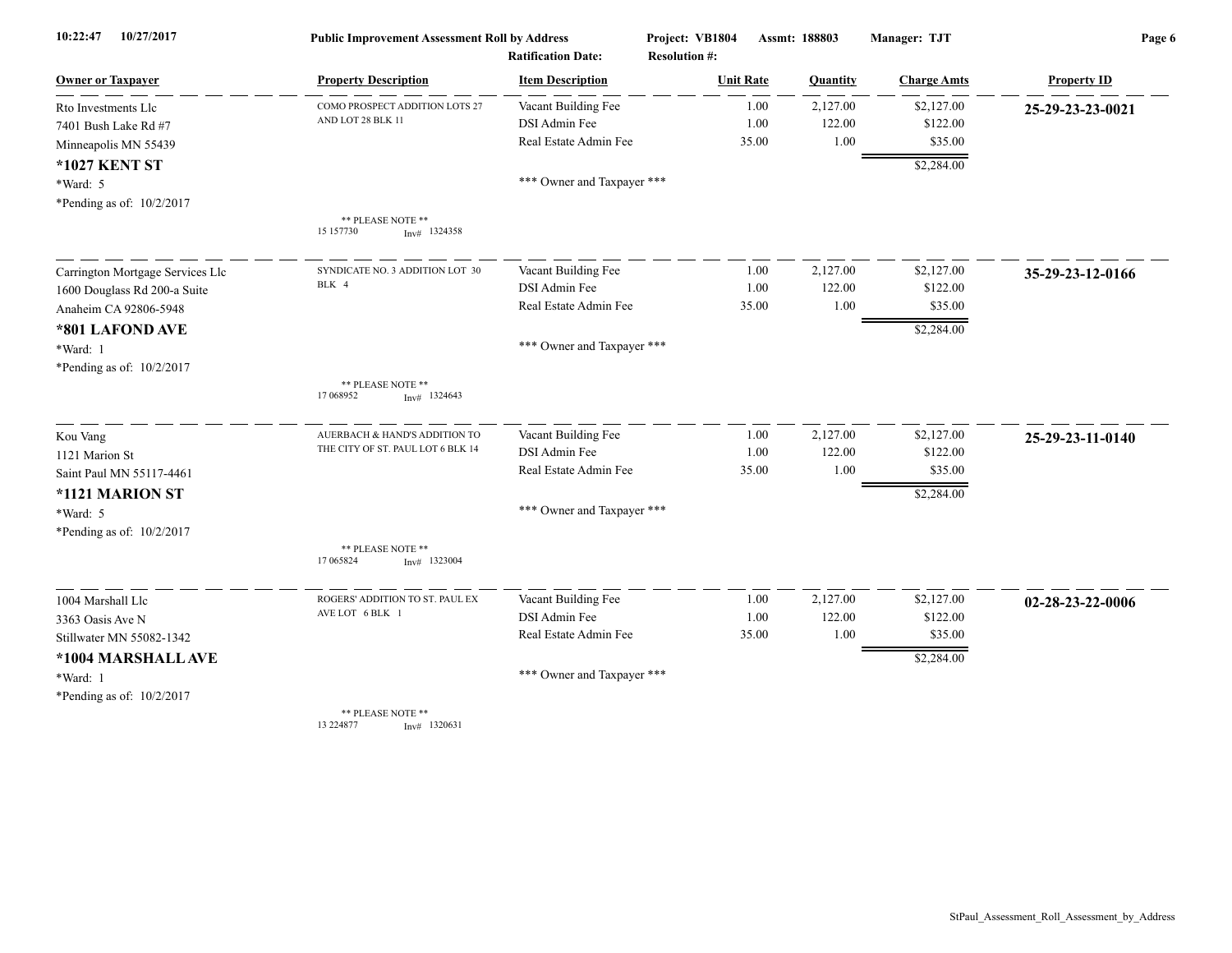| 10/27/2017<br>10:22:47    | <b>Public Improvement Assessment Roll by Address</b>          |                            | Project: VB1804<br>Assmt: 188803 |          | Manager: TJT       | Page 7             |  |
|---------------------------|---------------------------------------------------------------|----------------------------|----------------------------------|----------|--------------------|--------------------|--|
|                           |                                                               | <b>Ratification Date:</b>  | <b>Resolution #:</b>             |          |                    |                    |  |
| <b>Owner or Taxpayer</b>  | <b>Property Description</b>                                   | <b>Item Description</b>    | <b>Unit Rate</b>                 | Quantity | <b>Charge Amts</b> | <b>Property ID</b> |  |
| State Of Mn Trust Exempt  | JOSEPH R. WEIDE'S 2ND ADDITION                                | Vacant Building Fee        | 1.00                             | 2,127.00 | \$2,127.00         | 20-29-22-43-0088   |  |
| Po Box 64097              | TO THE CITY OF ST. PAUL LOT 21                                | DSI Admin Fee              | 1.00                             | 122.00   | \$122.00           | *** EXEMPT***      |  |
| St Paul MN 55164-0097     | BLK 1                                                         | Real Estate Admin Fee      | 35.00                            | 1.00     | \$35.00            |                    |  |
| *615 MARYLAND AVE E       |                                                               |                            |                                  |          | \$2,284.00         |                    |  |
| *Ward: 6                  |                                                               | *** Owner and Taxpayer *** |                                  |          |                    |                    |  |
| *Pending as of: 10/2/2017 |                                                               |                            |                                  |          |                    |                    |  |
|                           | ** PLEASE NOTE **<br>16 075462<br>$Inv#$ 1323194              |                            |                                  |          |                    |                    |  |
| Judith A Loomis           | LANE'S HIGHLAND PARK W 9 FT OF                                | Vacant Building Fee        | 1.00                             | 2,127.00 | \$2,127.00         | 16-28-23-13-0143   |  |
| 1779 Montreal Ave         | LOT 26 AND ALL OF LOT 25 BLK 28                               | DSI Admin Fee              | 1.00                             | 122.00   | \$122.00           |                    |  |
| Saint Paul MN 55116-2446  |                                                               | Real Estate Admin Fee      | 35.00                            | 1.00     | \$35.00            |                    |  |
| *1779 MONTREAL AVE        |                                                               |                            |                                  |          | \$2,284.00         |                    |  |
| $*Ward: 3$                |                                                               | *** Owner and Taxpayer *** |                                  |          |                    |                    |  |
| *Pending as of: 10/2/2017 |                                                               |                            |                                  |          |                    |                    |  |
|                           | ** PLEASE NOTE **<br>15 16 1707<br>$Inv#$ 1326105             |                            |                                  |          |                    |                    |  |
| Lyle L Carlson            | DENSLOWS REARRANGEMENT ETC.                                   | Vacant Building Fee        | 1.00                             | 2,127.00 | \$2,127.00         | 27-29-22-43-0174   |  |
| Sandra R Carlson          | LOT 10 BLK 10                                                 | DSI Admin Fee              | 1.00                             | 122.00   | \$122.00           |                    |  |
| 1560 Reaney Ave           |                                                               | Real Estate Admin Fee      | 35.00                            | 1.00     | \$35.00            |                    |  |
| St Paul MN 55106-4225     |                                                               |                            |                                  |          | \$2,284.00         |                    |  |
| *1560 REANEY AVE          |                                                               | *** Owner and Taxpayer *** |                                  |          |                    |                    |  |
| *Ward: 7                  |                                                               |                            |                                  |          |                    |                    |  |
| *Pending as of: 10/2/2017 |                                                               |                            |                                  |          |                    |                    |  |
|                           | ** PLEASE NOTE **<br>17 068964<br>$Inv#$ 1324650              |                            |                                  |          |                    | ***ESCROW***       |  |
| Ratha Kem                 | DELOS CROSSING TOWNHOMES                                      | Vacant Building Fee        | 1.00                             | 2,127.00 | \$2,127.00         | 08-28-22-22-0037   |  |
| 417 Robert St S           | COMMON AREA INTEREST IN THE                                   | DSI Admin Fee              | 1.00                             | 122.00   | \$122.00           |                    |  |
| St Paul MN 55107-2238     | FOL; SUBJ TO WALKWAY, THE N 1/2<br>OF VAC DELOS ST & IN DELOS | Real Estate Admin Fee      | 35.00                            | 1.00     | \$35.00            |                    |  |
| *417 ROBERT ST S          | CROSSING TOWNHOMES LOT 1 BLK 8                                |                            |                                  |          | \$2,284.00         |                    |  |
| *Ward: 2                  | ATTRIBUTABLE TO LOT 3 BLK 5                                   | *** Owner and Taxpayer *** |                                  |          |                    |                    |  |
| *Pending as of: 10/2/2017 |                                                               |                            |                                  |          |                    |                    |  |
|                           | ** PLEASE NOTE **<br>17 065864<br>$Inv#$ 1323023              |                            |                                  |          |                    |                    |  |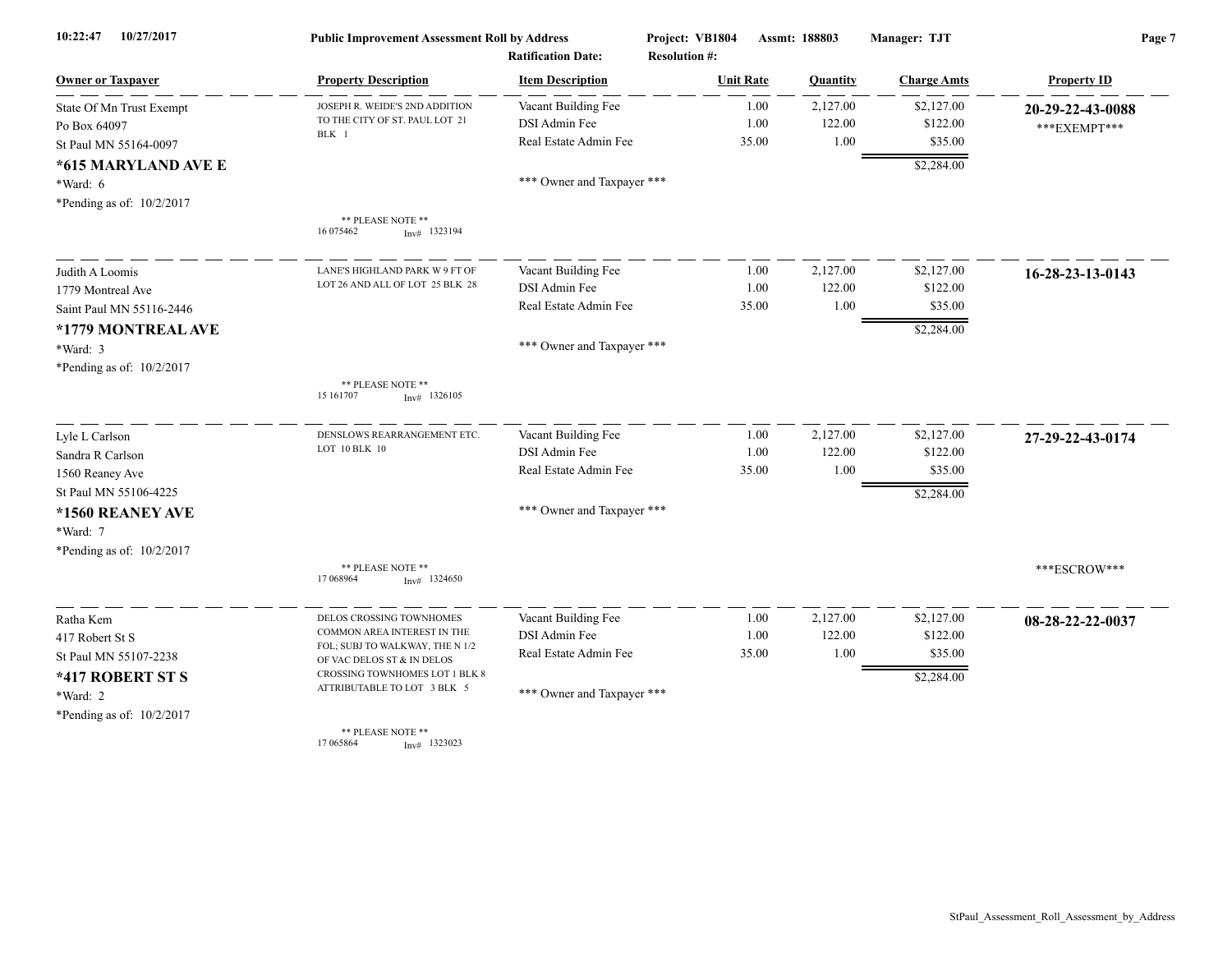| 10/27/2017<br>10:22:47            | <b>Public Improvement Assessment Roll by Address</b><br><b>Ratification Date:</b> |                            | Project: VB1804<br>Assmt: 188803<br><b>Resolution #:</b> |          | Manager: TJT       | Page 8             |  |
|-----------------------------------|-----------------------------------------------------------------------------------|----------------------------|----------------------------------------------------------|----------|--------------------|--------------------|--|
| <b>Owner or Taxpayer</b>          | <b>Property Description</b>                                                       | <b>Item Description</b>    | <b>Unit Rate</b>                                         | Quantity | <b>Charge Amts</b> | <b>Property ID</b> |  |
| Karas Omnipoint Llc               | SIMONITSCH'S SUBDIVISION OF                                                       | Vacant Building Fee        | 1.00                                                     | 2,127.00 | \$2,127.00         | 35-29-23-23-0182   |  |
| 1533 3rd Ave                      | BLOCK 11 & 14 OF HYDE PARK LOT                                                    | DSI Admin Fee              | 1.00                                                     | 122.00   | \$122.00           |                    |  |
| Newport MN 55055-0258             | 7 BLK 2                                                                           | Real Estate Admin Fee      | 35.00                                                    | 1.00     | \$35.00            |                    |  |
| *1064 SHERBURNE AVE               |                                                                                   |                            |                                                          |          | \$2,284.00         |                    |  |
| *Ward: 1                          |                                                                                   | *** Owner and Taxpayer *** |                                                          |          |                    |                    |  |
| *Pending as of: 10/2/2017         |                                                                                   |                            |                                                          |          |                    |                    |  |
|                                   | ** PLEASE NOTE **<br>15 022675<br>$Inv#$ 1294125                                  |                            |                                                          |          |                    |                    |  |
| Debra Sue Kinde                   | FRANKLIN ADDITION TO ST. PAUL.                                                    | Vacant Building Fee        | 1.00                                                     | 2,127.00 | \$2,127.00         | 35-29-23-24-0196   |  |
| 1626 Park Ave                     | MINN. LOT 5 BLK 3                                                                 | DSI Admin Fee              | 1.00                                                     | 122.00   | \$122.00           |                    |  |
| White Bear Township MN 55110-3748 |                                                                                   | Real Estate Admin Fee      | 35.00                                                    | 1.00     | \$35.00            |                    |  |
| *931 SHERBURNE AVE                |                                                                                   |                            |                                                          |          | \$2,284.00         |                    |  |
| *Ward: 1                          |                                                                                   | *** Taxpayer ***           |                                                          |          |                    |                    |  |
| *Pending as of: 10/2/2017         |                                                                                   |                            |                                                          |          |                    |                    |  |
| Robert E Gotch                    | FRANKLIN ADDITION TO ST. PAUL,                                                    | *** Owner ***              |                                                          |          |                    | 35-29-23-24-0196   |  |
| Susan C Gotch                     | MINN. LOT 5 BLK 3                                                                 |                            |                                                          |          |                    |                    |  |
| 16040 15th St S                   |                                                                                   |                            |                                                          |          |                    |                    |  |
| Afton MN 55001-3057               |                                                                                   |                            |                                                          |          |                    |                    |  |
|                                   |                                                                                   |                            |                                                          |          |                    |                    |  |
| *931 SHERBURNE AVE                |                                                                                   |                            |                                                          |          |                    |                    |  |
| *Ward: 1                          |                                                                                   |                            |                                                          |          |                    |                    |  |
| *Pending as of: 10/2/2017         |                                                                                   |                            |                                                          |          |                    |                    |  |
|                                   | ** PLEASE NOTE **<br>14 32 16 19<br>$Inv#$ 1320628                                |                            |                                                          |          |                    |                    |  |
| <b>Bankers Trust Company</b>      | SMITHS SUBD OF BLKS 9 10 15 AND                                                   | Vacant Building Fee        | 1.00                                                     | 2,127.00 | \$2,127.00         | 36-29-23-24-0122   |  |
| Of California Na Trustee          | 16 LOT 51 BLK 10                                                                  | DSI Admin Fee              | 1.00                                                     | 122.00   | \$122.00           |                    |  |
| 400 Countrywide Way               |                                                                                   | Real Estate Admin Fee      | 35.00                                                    | 1.00     | \$35.00            |                    |  |
| Simi Valley CA 93065-6298         |                                                                                   |                            |                                                          |          | \$2,284.00         |                    |  |
| *478 THOMAS AVE                   |                                                                                   | *** Owner and Taxpayer *** |                                                          |          |                    |                    |  |
|                                   |                                                                                   |                            |                                                          |          |                    |                    |  |
| *Ward: 1                          |                                                                                   |                            |                                                          |          |                    |                    |  |
| *Pending as of: 10/2/2017         |                                                                                   |                            |                                                          |          |                    |                    |  |
|                                   | ** PLEASE NOTE **<br>11 267246<br>$Inv#$ 1320872                                  |                            |                                                          |          |                    |                    |  |
| Cedar Lakes Llc                   | WATSON'S ADDITION TO ST. PAUL                                                     | Vacant Building Fee        | 1.00                                                     | 2,127.00 | \$2,127.00         | 11-28-23-31-0102   |  |
| 6208 Red Oak Rd                   | MINNESOTA LOT 21 BLK 4                                                            | DSI Admin Fee              | 1.00                                                     | 122.00   | \$122.00           |                    |  |
| Mound MN 55364-1047               |                                                                                   | Real Estate Admin Fee      | 35.00                                                    | 1.00     | \$35.00            |                    |  |
| *899 TUSCARORA AVE                |                                                                                   |                            |                                                          |          | \$2,284.00         |                    |  |
| *Ward: 2                          |                                                                                   | *** Owner and Taxpayer *** |                                                          |          |                    |                    |  |
| *Pending as of: 10/2/2017         |                                                                                   |                            |                                                          |          |                    |                    |  |
|                                   | ** PLEASE NOTE **<br>16 07 6441<br>$Inv#$ 1323853                                 |                            |                                                          |          |                    |                    |  |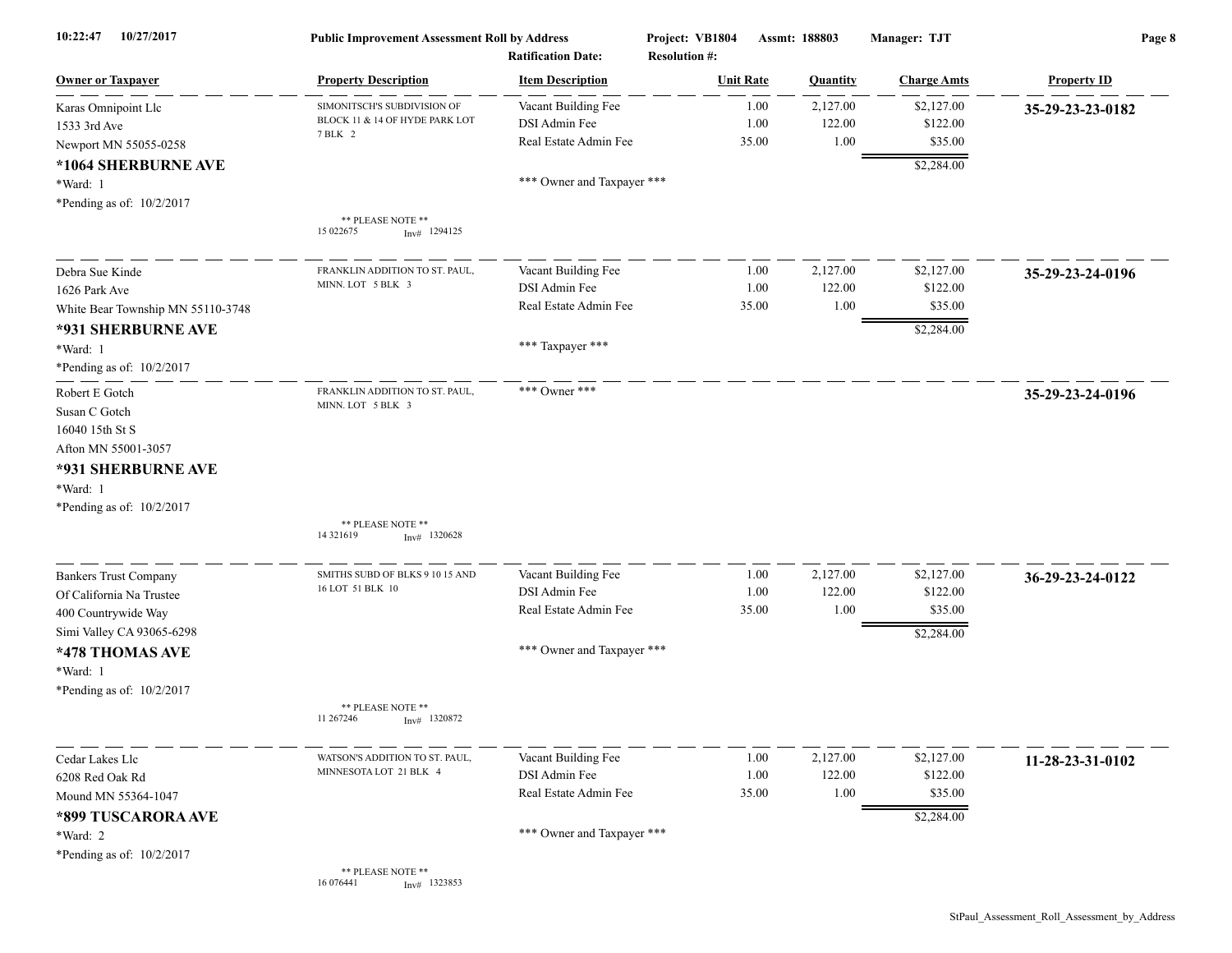| 10/27/2017<br>10:22:47                                                                                                           | <b>Public Improvement Assessment Roll by Address</b>                                      | <b>Ratification Date:</b>                                                                   | Project: VB1804<br><b>Resolution #:</b> | Assmt: 188803              | Manager: TJT                                    | Page 9             |
|----------------------------------------------------------------------------------------------------------------------------------|-------------------------------------------------------------------------------------------|---------------------------------------------------------------------------------------------|-----------------------------------------|----------------------------|-------------------------------------------------|--------------------|
| Owner or Taxpayer                                                                                                                | <b>Property Description</b>                                                               | <b>Item Description</b>                                                                     | <b>Unit Rate</b>                        | Quantity                   | <b>Charge Amts</b>                              | <b>Property ID</b> |
| Douglas M Henneman<br>Mary L Henneman<br>Po Box 8214                                                                             | LINDEMANN PLACE LOT 1 BLK 2                                                               | Vacant Building Fee<br>DSI Admin Fee<br>Real Estate Admin Fee                               | 1.00<br>1.00<br>35.00                   | 2,127.00<br>122.00<br>1.00 | \$2,127.00<br>\$122.00<br>\$35.00               | 34-29-23-22-0171   |
| Saint Paul MN 55108-0214<br>*1536 VAN BUREN AVE<br>*Ward: 4<br>*Pending as of: 10/2/2017                                         | ** PLEASE NOTE **                                                                         | *** Owner and Taxpayer ***                                                                  |                                         |                            | \$2,284.00                                      |                    |
|                                                                                                                                  | 16 074523<br>$Inv#$ 1322038                                                               |                                                                                             |                                         |                            |                                                 |                    |
| Revitalize Design & Rehabilitation Inc<br>1845 Stinson Blvd<br>Minneapolis MN 55418-4824<br>*1798 VAN BUREN AVE<br>*Ward: 4      | MAYWOOD, AND ADDITION TO THE<br>CITY OF ST. PAUL, RAMSEY COUNTY,<br>MINNESOTA LOT 3 BLK 3 | Vacant Building Fee<br>DSI Admin Fee<br>Real Estate Admin Fee<br>*** Owner and Taxpayer *** | 1.00<br>1.00<br>35.00                   | 2,127.00<br>122.00<br>1.00 | \$2,127.00<br>\$122.00<br>\$35.00<br>\$2,284.00 | 33-29-23-12-0147   |
| *Pending as of: 10/2/2017                                                                                                        | ** PLEASE NOTE **<br>16 080911<br>$Inv#$ 1325886                                          |                                                                                             |                                         |                            |                                                 |                    |
| Hiep Nam Dang<br>572 Van Buren Ave<br>Saint Paul MN 55103-1539<br>*572 VAN BUREN AVE<br>*Ward: 1<br>*Pending as of: 10/2/2017    | MICHEL'S SUBDIVISION OF BLOCK 4<br>STINSON'S DIVISION LOT 4 BLK 2                         | Vacant Building Fee<br>DSI Admin Fee<br>Real Estate Admin Fee<br>*** Owner ***              | 1.00<br>1.00<br>35.00                   | 2,127.00<br>122.00<br>1.00 | \$2,127.00<br>\$122.00<br>\$35.00<br>\$2,284.00 | 36-29-23-22-0119   |
| Lien Kim Dang<br>451 Lexington Pkwy N<br>Saint Paul MN 55104-4636<br>*572 VAN BUREN AVE<br>*Ward: 1<br>*Pending as of: 10/2/2017 | MICHEL'S SUBDIVISION OF BLOCK 4.<br>STINSON'S DIVISION LOT 4 BLK 2                        | *** Taxpayer ***                                                                            |                                         |                            |                                                 | 36-29-23-22-0119   |
|                                                                                                                                  | ** PLEASE NOTE **<br>12 107464<br>$Inv#$ 1325885                                          |                                                                                             |                                         |                            |                                                 |                    |
| Atd Holdings Llc<br>9507 Yosemite Cir<br>Minneapolis MN 55437<br>*563 WARWICK ST<br>*Ward: 3                                     | OTTO HUNT'S ADDITION LOT 1 BLK<br>$\mathcal{L}$                                           | Vacant Building Fee<br>DSI Admin Fee<br>Real Estate Admin Fee<br>*** Owner and Taxpayer *** | 1.00<br>1.00<br>35.00                   | 2,127.00<br>122.00<br>1.00 | \$2,127.00<br>\$122.00<br>\$35.00<br>\$2,284.00 | 10-28-23-32-0049   |
| *Pending as of: 10/2/2017                                                                                                        | ** PLEASE NOTE **<br>16 072013<br>$Inv#$ 1320874                                          |                                                                                             |                                         |                            |                                                 |                    |